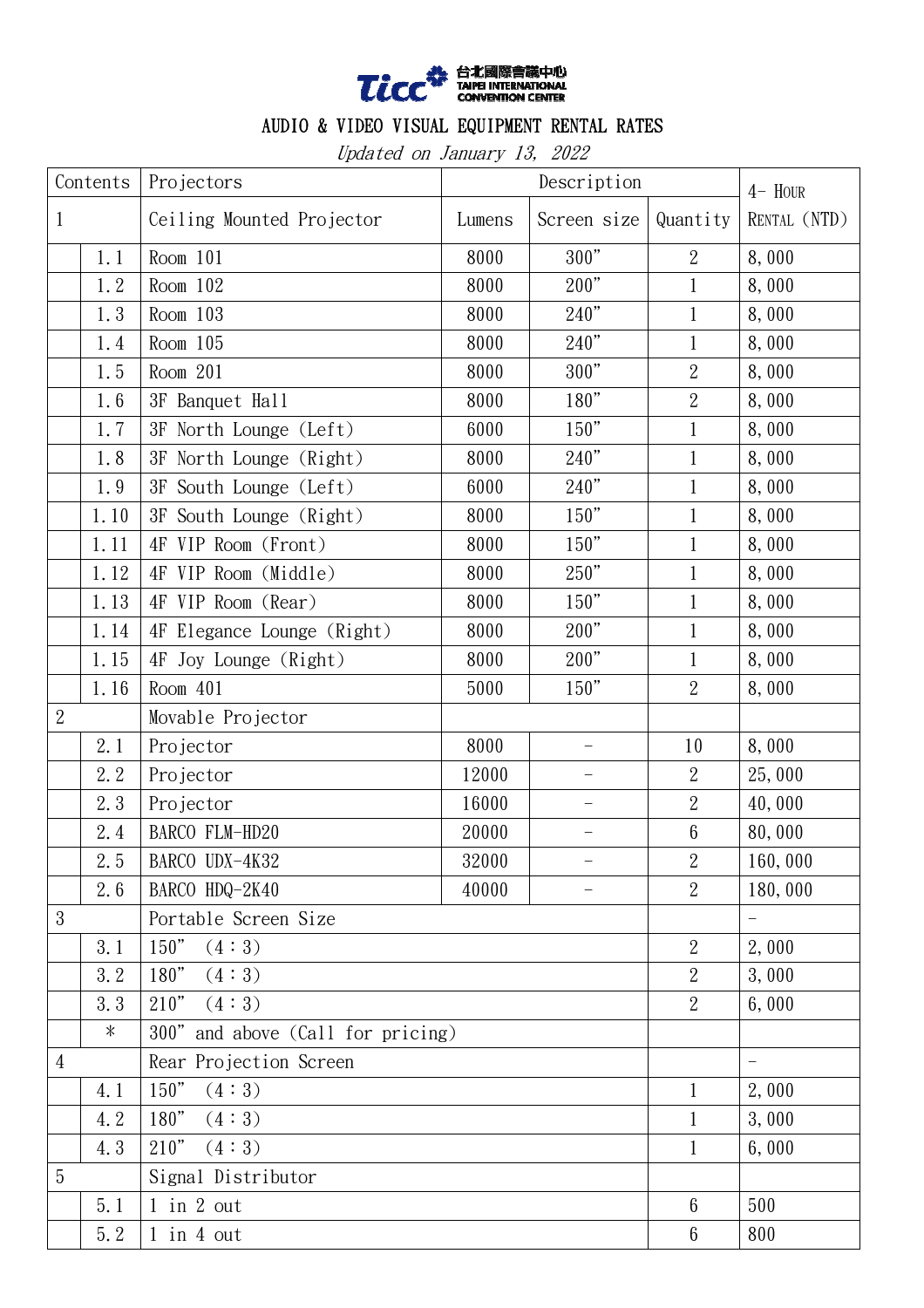| 1,000<br>2,000 |
|----------------|
|                |
|                |
|                |
| 10,000         |
| 15,000         |
| 20,000         |
| 30,000         |
| 120,000        |
| 150,000        |
| 250,000        |
|                |
| 500            |
| 2,000          |
| 5,000          |
| 500            |
| 2,000          |
| 2,000          |
|                |
| 2,000          |
| 2,000          |
|                |
| 25,000         |
|                |

Note:

1. Rental is charged on a 4-hour time slot basis: 08:30-12:30, 13:30-17:30, 18:30-22:30. A time slot of less than 4 hours will be charged as a 4-hour time slot.

2. A/V equipment orders should be placed 3 days before meeting date. An extra 30% of the set rate will be charged for on-the-spot requested items, pending availability.

3. Projectors will be charged 40% off the regular price during rehearsal period.